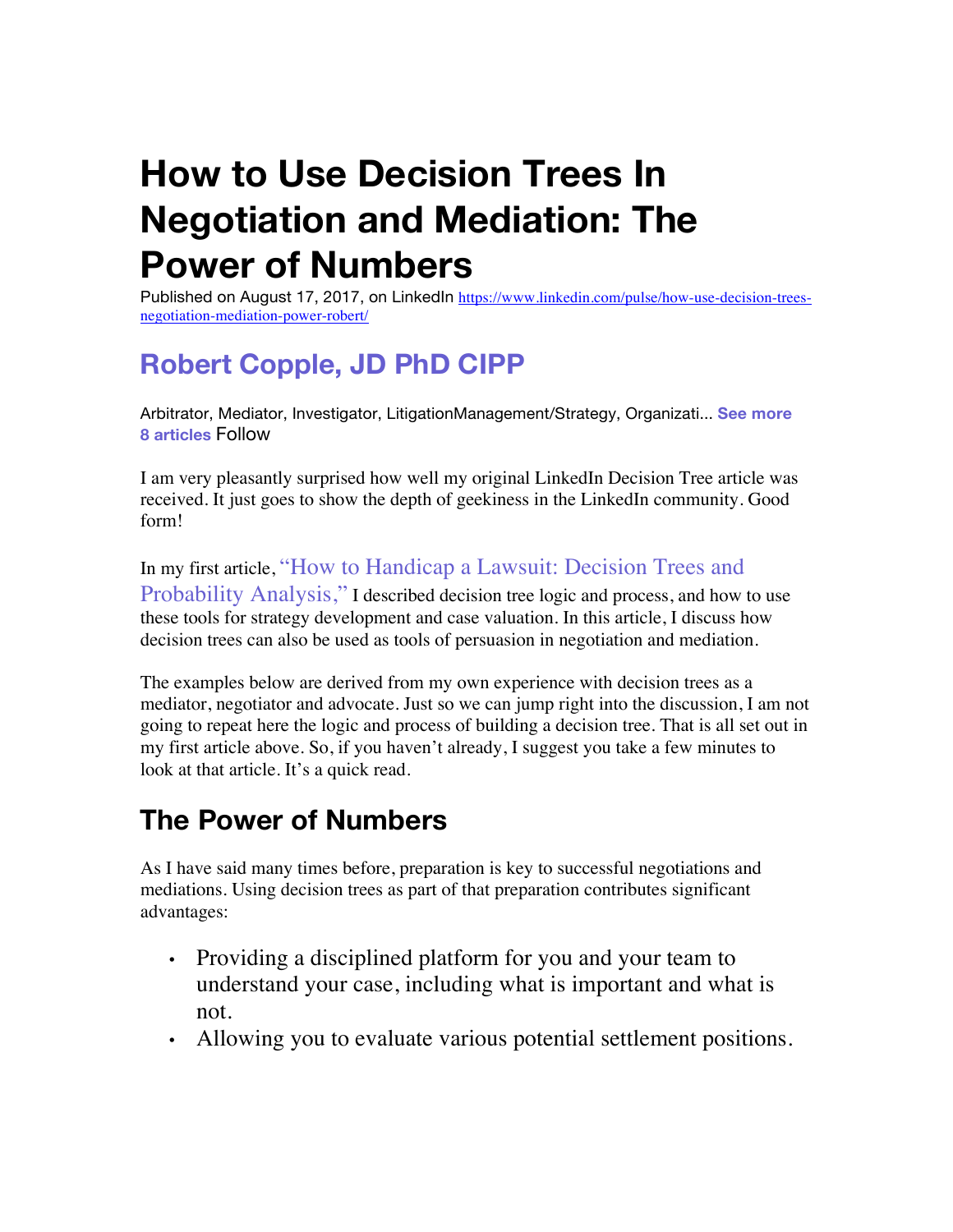- Documenting your thinking in a permanent visual form a road map – that provides a quick reference as you work within the negotiation.
- Will likely result in you being the most prepared and knowledgeable negotiator in the room.

But, in addition to these values, decision trees give you the Power of Numbers. We live in a quantified society where numeric standards and measurements carry weight. Whether it is the SAT, LSAT or MCAT, numbers often influence our perceptions of skill, ability and preparedness. At the very least, by presenting a decision tree to a mediator or opponent, you are making a strong statement that you have thought deeply about the case. We have all walked into mediations and negotiations where the other side has done little hard thinking. No matter, "Fortune Favors the Prepared Mind" - Dr. Louis Pasteur.

On several occasions, I have used decision trees to "anchor" a mediator to my position, thus turning his focus towards moving the other side. With a sophisticated (or maybe even unsophisticated) mediator, it is amazing how well this technique can work. The scenario goes like this:

- Mediator walks into the private session and begins.
- "I know those guys are too high, but don't you think you should go up with your number? Have you thought about this risk or that? And what about attorney fees if you go to trial?"
- You give the mediator your decision tree, which addresses all of the issues he raised.
- He studies it for 5-10 minutes and then says, "Ok, give me the information I need to beat up these guys."
- He leaves the room to talk to the other side and comes back three hours later with a settlement number at or close to your case valuation.

Honestly, I've seen it happen. It's the Power of Numbers.

## **The Moot Decision Tree to Make a Point**

I have to emphasize that I refuse to falsely play with the percentages and outcomes in a decision tree in order to bamboozle a mediator or opposing negotiator. The tree is not a brief and to game it is, IMHO, a lie and unethical. And, I'm not suggesting that, as a matter of course, you should always reveal your finished tree. After all, it is clearly an example of attorney work product. If you are going to present it, you better be convinced that the tree favors your position because, at the very least, your valuation will become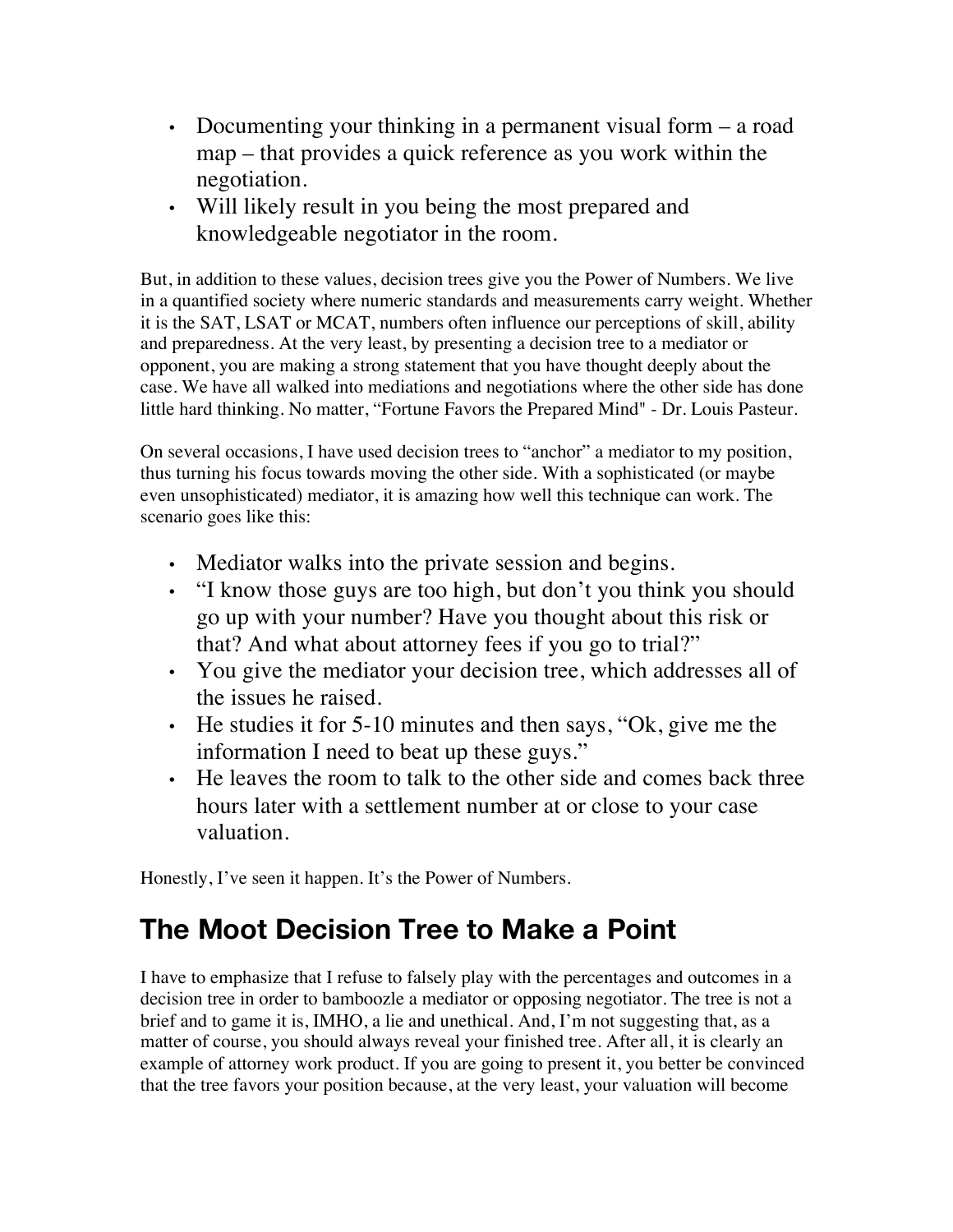the floor or ceiling of the negotiation. It's a call you have to make considering the specific case and your case strategy.

But if, for whatever reason, you don't want to give your tree to your opponents, you can still make a point with a Moot Tree. By Moot, I mean a tree that is admittedly mocked up as an example of potential outcomes to get the other side to reconsider their position. The following are examples of using Moot Trees in settlement negotiations.

## **The 50 / 50 Decision Tree**

I have used the 50 / 50 Decision Tree to bring some reality to disputes where the Plaintiff has an unrealistic expectation of success at trial. For this example, let's use the very simple contract dispute tree below, which includes:

A Summary judgment issue that could resolve the entire case in favor of the Defendant.

- An expert evidentiary issue.
- · The ultimate breach issue.

Two levels of potential damages based on different damage theories -- \$10 million and \$250,000.

The Plaintiff's generous settlement offer of \$5 million.

We begin the negotiations by explaining that, just to keep it neutral, we are assigning a 50% probability of winning and losing to each individual issue. That sounds fair, right?

Now, remember the multi-variable equations discussed in the first article and how a string of probabilities is calculated. When we run the numbers, the Plaintiff sees that assigning a 50% probability to each issue does not mean a 50% chance of being awarded \$10 million. Instead the probability of winning \$10 million is .50 x .50 x .50 x .50 = .06 or 6%. And, since that same equation appears in two outcomes, the total probability of winning \$10 million is about 12%, with a total case value of about \$1.28 million.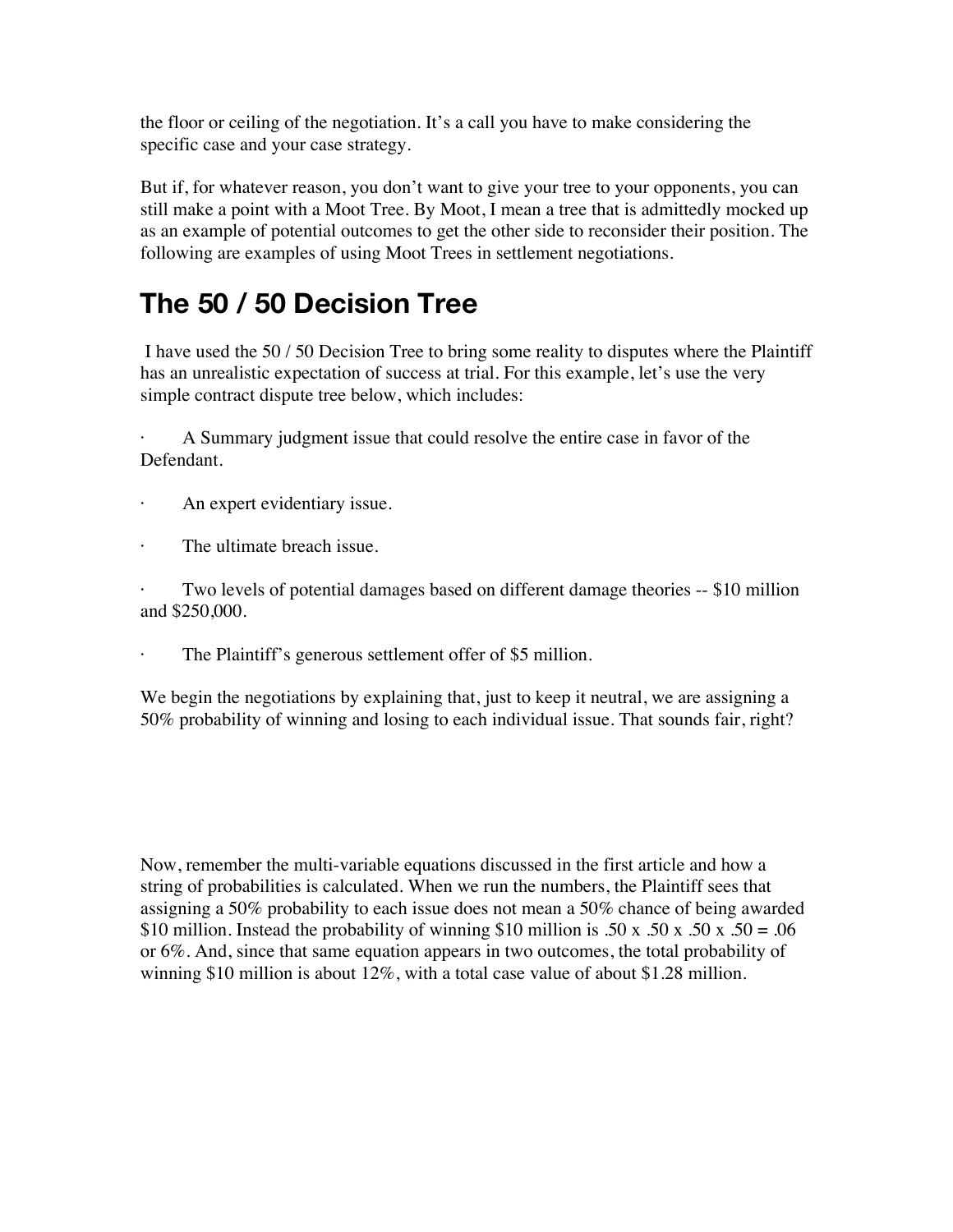Yes, I will admit that there is some statistical gamesmanship here. Even so, this use of decision tree tools may well cause the Plaintiff to do a double take and reconsider its settlement position.

#### **The How to Turn a Dog Case Into a Winner Tree**

Often, the best strategy for negotiation is changing your opponent's perspective about its probabilities of success. A Moot Tree can be a valuable tool to achieve this transformation.

Here is a version of a decision tree I created on the fly during a settlement negotiation regarding environmental liability. We had demanded that our codefendant (or PRP, to put it in CERCLA parlance) make an additional contribution to the cleanup of a Superfund site. In support, we had three admittedly weak claims, each of which could lead to the same \$1 million award. That is, the claims were not cumulative.

At first, the other side scoffed at even considering settlement given the weakness of our claims. To which I replied, "Come on, give me a 20% probability of success on each claim. Just about anything in litigation is worth at least 20%." They agreed. Scoff Scoff.

When I ran the probability numbers, our opponents looked on in disbelief. How could those weak claims result in a case value of \$488,000? I replied, "The answer is simple. I only have to win one claim, but you have to win all three." Their perspective had been changed and they wrote a check that day.

#### **The Mediation Reevaluation Tree**

As a mediator, I have used decision trees to get the parties to reevaluate their positions and narrow the spread. This technique works best when the important issues are relatively straight forward and accepted by both parties. In such cases, I walked into the mediation with a basic tree already sketched out. I then work with each of the parties privately to assign probabilities, which essentially locks them into their individual value calculations. The result is two separate trees – a Plaintiff Tree and a Defendant Tree. Then I run the numbers and compare.